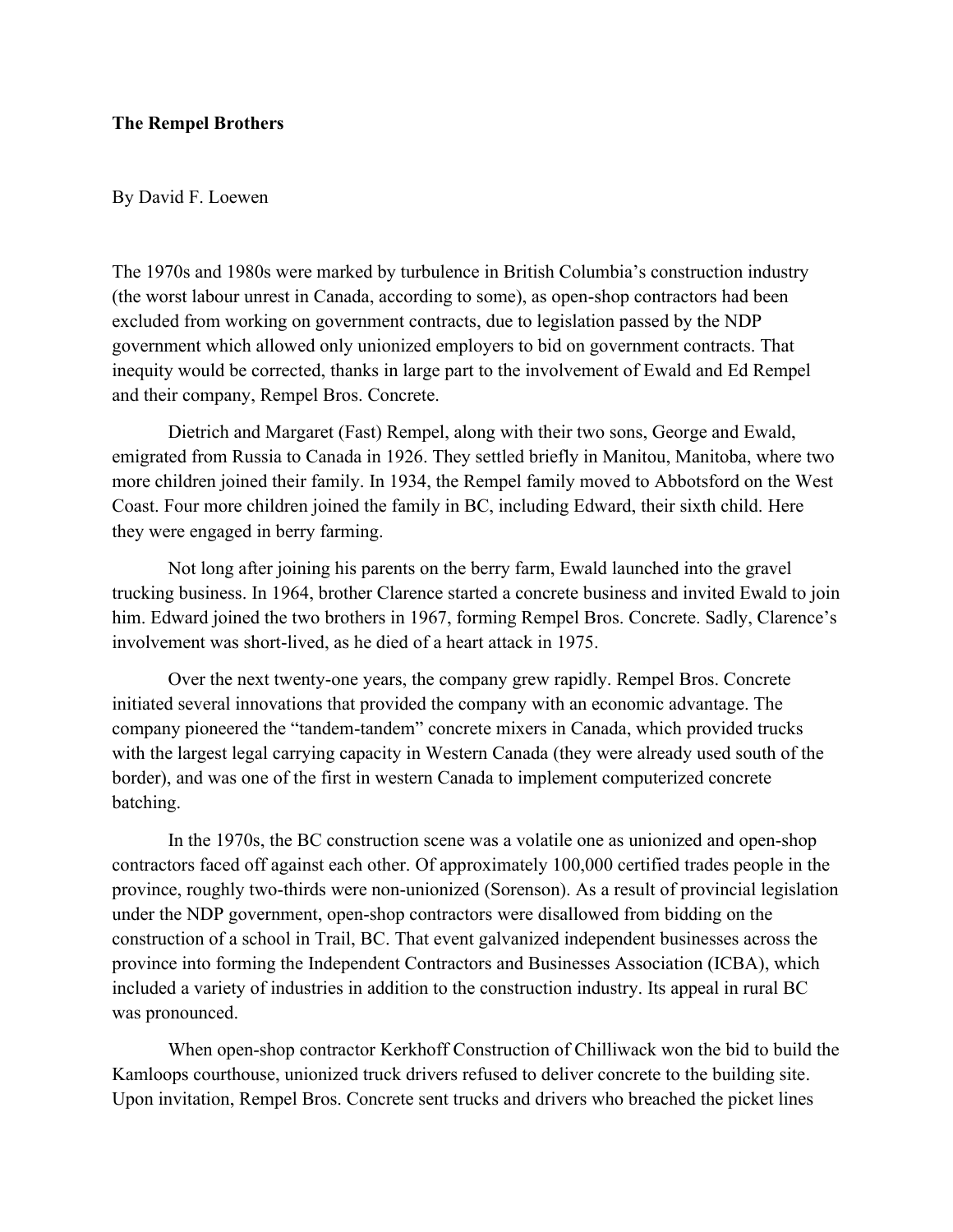and delivered locally sourced concrete. Such action was to be repeated many more times across the Lower Mainland and Fraser Valley. Rempel Bros. Concrete was key to the growth of openshop construction in BC, as it supplied open-shop builders with cement, a fact that many builders and developers today, small and large, will attest to. Several times, unions tried to organize Rempel Bros. Concrete, but the family had built a loyal and well-cared-for employee group, and every effort failed. If the unions had been able to certify Rempel Bros. Concrete, they could have choked off the concrete supply and put open-shop builders out of business.

At one point, Rempel Bros. Concrete was the largest open-shop concrete company in the province, thanks to the Rempels' persistence in bidding, advocacy for open shop, and belief in treating their employees fairly.

Because of Ed Rempel's role in advocating for independent contractors, his family experienced harassment and threats. "At night, they would come up and down our driveway, flashing their lights. We would see the cars out there. Sometimes they would get out of the cars and there would be six big guys in our driveway, at our home" (Myrtle-Anne Rempel). On one occasion, their sixteen-year-old daughter was followed in her car from school and had to detour from the empty residence to a nearby Rempel Bros. plant before the trailing vehicle sped off. Some of their friends feared for their own safety if they continued to socialize with them. The tension in the mid-1970s was pronounced while Ewald, Ed, and Myrtle-Anne played roles in helping ICBA become established.

In Vancouver, a False Creek condo development became the flashpoint of tension between the unions and independent contractor Kerkhoff, with as many as one thousand picketers on site. News coverage recounted nasty confrontations, including Ewald Rempel and non-union workers being pelted with feces. An attempt to run over Ewald Rempel resulted in him on the hood of a vehicle. Ultimately, court intervention brought a tentative peace to the construction scene – until Expo '86.

When the bidding on the Expo site construction began, unionized and open-shop contractors resumed the "battle." Premier Bennett threatened to cancel Expo if the two sectors could not agree. During the pivotal negotiations over who would build the Expo '86 projects – open shop or building trades unions – Ed Rempel was a key player. It was so controversial and heated at the time that when Ed met with Expo boss, Jimmy Pattison, he was asked to get off the elevator two floors below and then take the stairs. ICBA, prompted by people like Ed Rempel, assured Pattison that they could build Expo. A resolution was reached which marked the first time in BC history that unionized and open-shop companies worked together amicably on a site. As a footnote to this story, Ewald Rempel and Jimmy Pattison developed a personal friendship. Ewald and Ethel Rempel were invited as guests to the dinner honouring Prince Charles and Princess Diana at the opening of Expo '86.

Today, those with knowledge of ICBA's history will tell you that Ed and Ewald Rempel championed the right of all trades people to participate in the building of this province,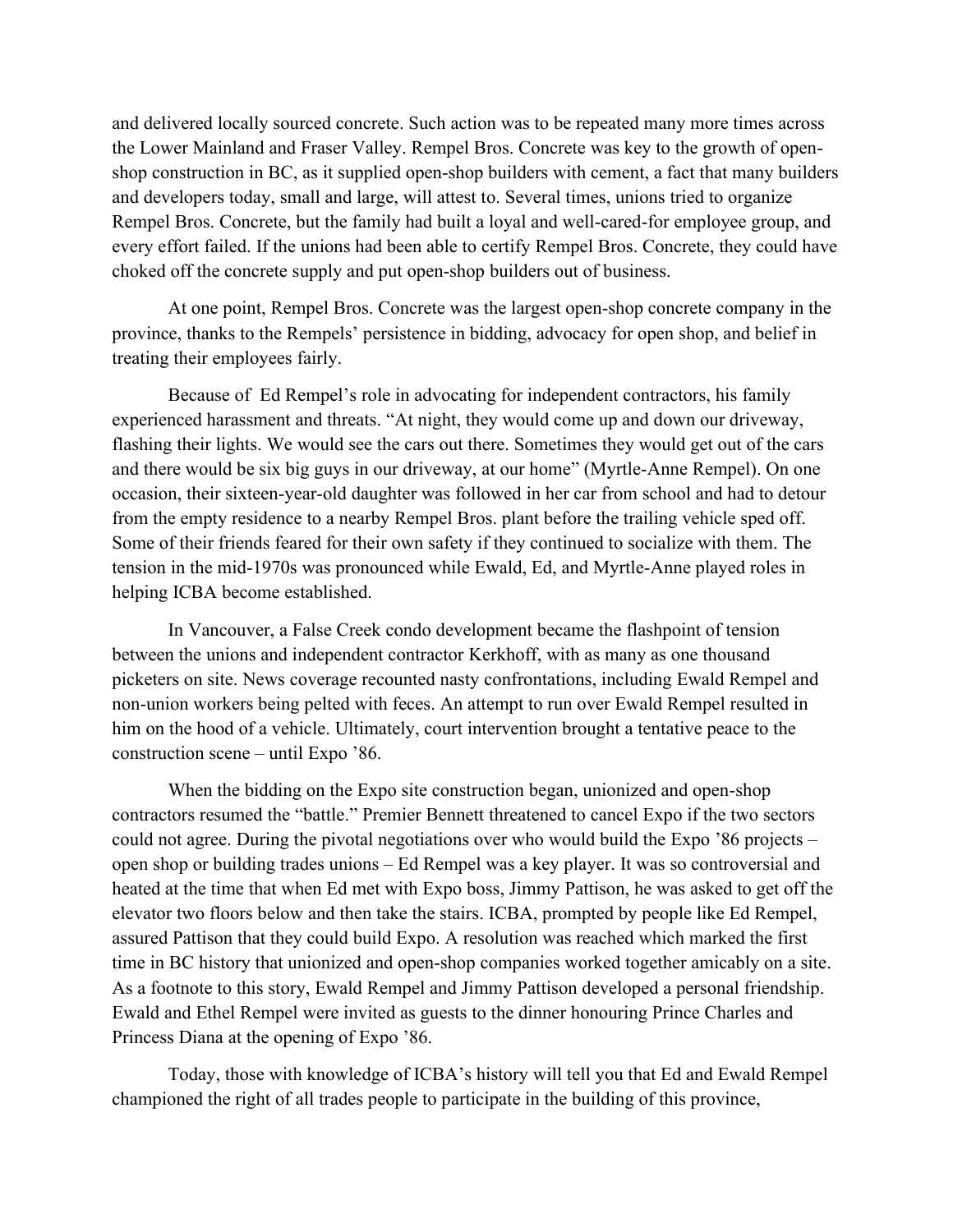regardless of union status. Today, the open-shop sector constitutes 85 percent of the construction industry (Sorenson). And yet, recent provincial legislation has excluded open-shop contractors from bidding on significant government infrastructure projects, like the Patullo Bridge replacement.

At its peak, Rempel Bros. Concrete had a fleet of eighty-eight mixer trucks and eight plants throughout the Valley and Lower Mainland. In addition, it had portable operations at Tumbler Ridge, Trail, Port Hardy, and Hedley, with over 250 employees. The company had diversified to include steel, piledriving, concrete products supplies, and sand and gravel. In 1988, Rempel Bros. Concrete was sold; some of the other companies were retained.

#### Sources

"Remembering Ed Rempel." *The Independent* (Independent Contractors and Businesses Association of BC newsletter).

Rempel, Ethel. "Ewald Rempel's Abbotsford Legacy Story*.*" 2017.

Rempel, Ethel. Telephone conversation, 8 Jul. 2020.

Rempel, Myrtle-Anne. *Brushstrokes of Life: An Autobiography*. Meadville, PA: Christian Faith Publishing, Inc., 2018.

Rempel, Myrtle-Anne. Email exchange, 26 Jun. 2020.

Sorenson, Jean. "ICBA marks 40 years of open shop advocacy in B.C." *Journal of Commerce*, 24 Apr. 2015.

### *Ewald Rempel* (1926-1993)

Ewald was born in Russia the year the family emigrated to Canada. As a child living in Manitoba, Ewald developed a serious illness causing a constant fever and a sore on his leg that would not heal. At one point, some thought he would not survive. His parents had heard that BC had built its first children's hospital in Vancouver and so they uprooted their family of four children from Manitou, Manitoba, and made the ten-day drive across the mountains. Seven-year old Ewald was taken to what was then called the BC Crippled Children's Hospital (now BC Children's Hospital). After surgery, he had a long period of recovery – his leg was in traction for six months, and in total he spent eighteen months in the hospital.

Ewald attended Huntingdon Elementary School and Philip Sheffield High School in Abbotsford. He did not finish his formal education, deciding in favour of joining his parents in their berry farming endeavour. He joined brother Clarence in the foundational years of Rempel Bros. Concrete.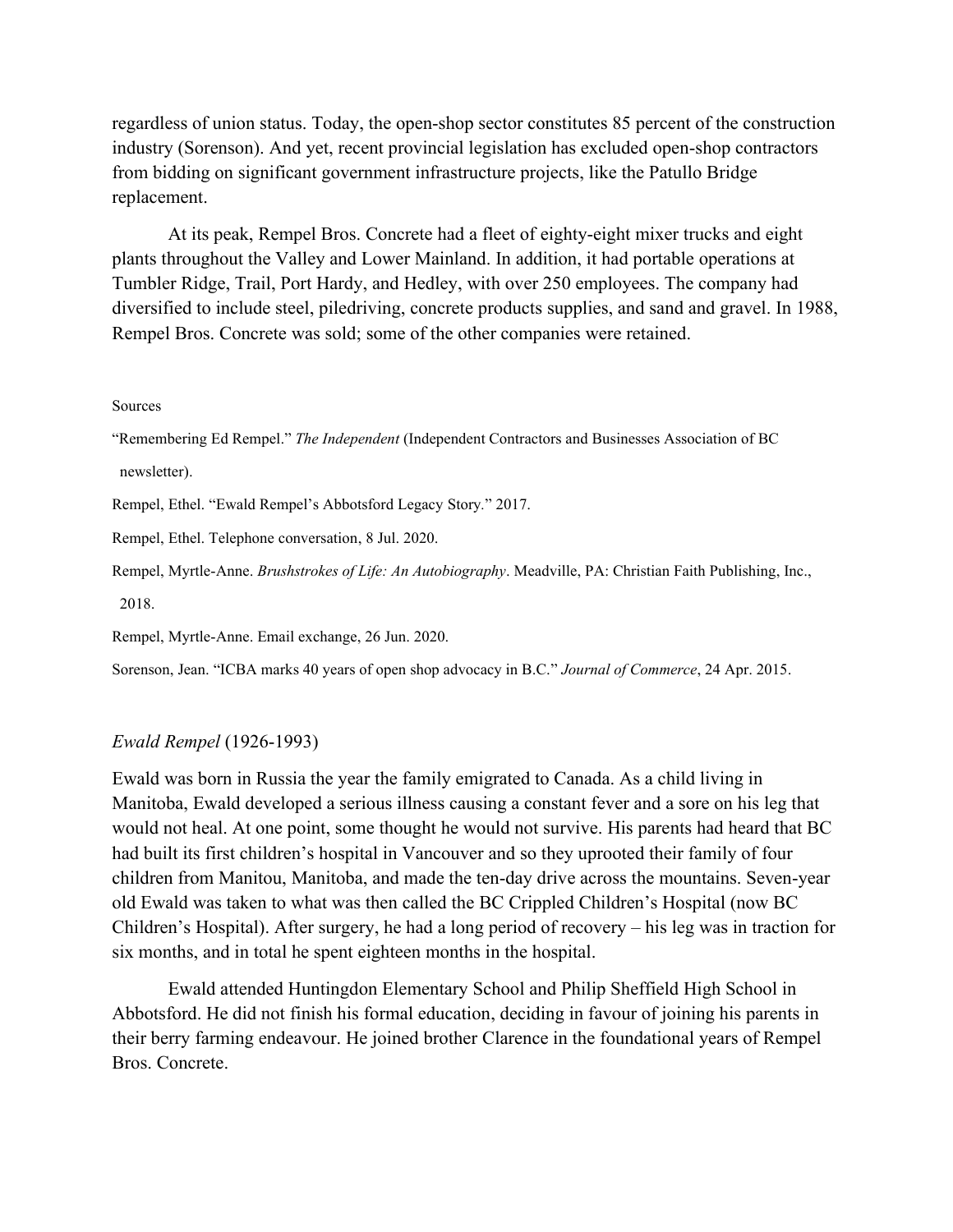During his years in business, Ewald served as president of the BC Ready Mix Association as well as president of the BC Home Builders Association. Following the sale of the company, he served as a board member and chair of Fraser Valley Credit Union (later Prospera Credit Union) for eighteen years.

Beyond his business, Ewald was deeply invested in his community and church. He served on the board of Habitat for Humanity and contributed his organizational abilities to the construction of the Fraser Valley Child Development Centre (then referred to as the "Lego building"). Ewald is described by many as a role model for younger entrepreneurs, for whom he often generously provided start-up loans.

Ewald served on the board of the Church of the Nazarene for most of fifty years, and on both the finance and building committees. In addition, he served on the Regional Conference finance committee and generously donated to the national missions board for overseas work. He taught adult Sunday school and sang in the church choir.

Ewald is remembered for his fierce loyalty, natural generosity, and gentle spirit.

# *Ed Rempel* (1936-2018)

Ed was born in Abbotsford and attended Philip Sheffield High School. In 1957, he married Myrtle-Anne Reimer and moved to Fort St. John, where he became supervisor and then superintendent of the McMahon Oil & Gas Refinery in Taylor Flats. The Rempels lived here for eight years.

In 1966, Ed moved his family to Langley, where he bought an Imperial Oil bulk plant, which he sold in 1967 to join his brothers Ewald and Clarence in Rempel Bros. Concrete Ltd.

When the company was sold twenty-one years later, Ed stayed on for an additional three-year period as president. Following that, he and Myrtle-Anne became involved in other businesses, including Rempel Bros. Concrete Inc. (a USA enterprise), Greenbank Sand and Gravel, Lower Mainland Steel, Lower Mainland Concrete Products, Apollo Concrete Products, and many other companies.

Ed served on numerous boards and committees: the board of governors of BC Institute of Technology (BCIT); board of governors for the Matsqui-Abbotsford Police Association; president of the Amalgamated Construction Association of Canada; president of the BC Concrete Association; president and co-founder of the Independent Contractors and Businesses Association (ICBA); member of the Economic Development Advisory Committee for the City of Abbotsford; member of the BC Tax Assessment Board; board member of the United Way; member of the board of governors of the Youth for Christ organization; board member of the Robert Schuller Ministries; and a member of the Sevenoaks Alliance Church finance committee.